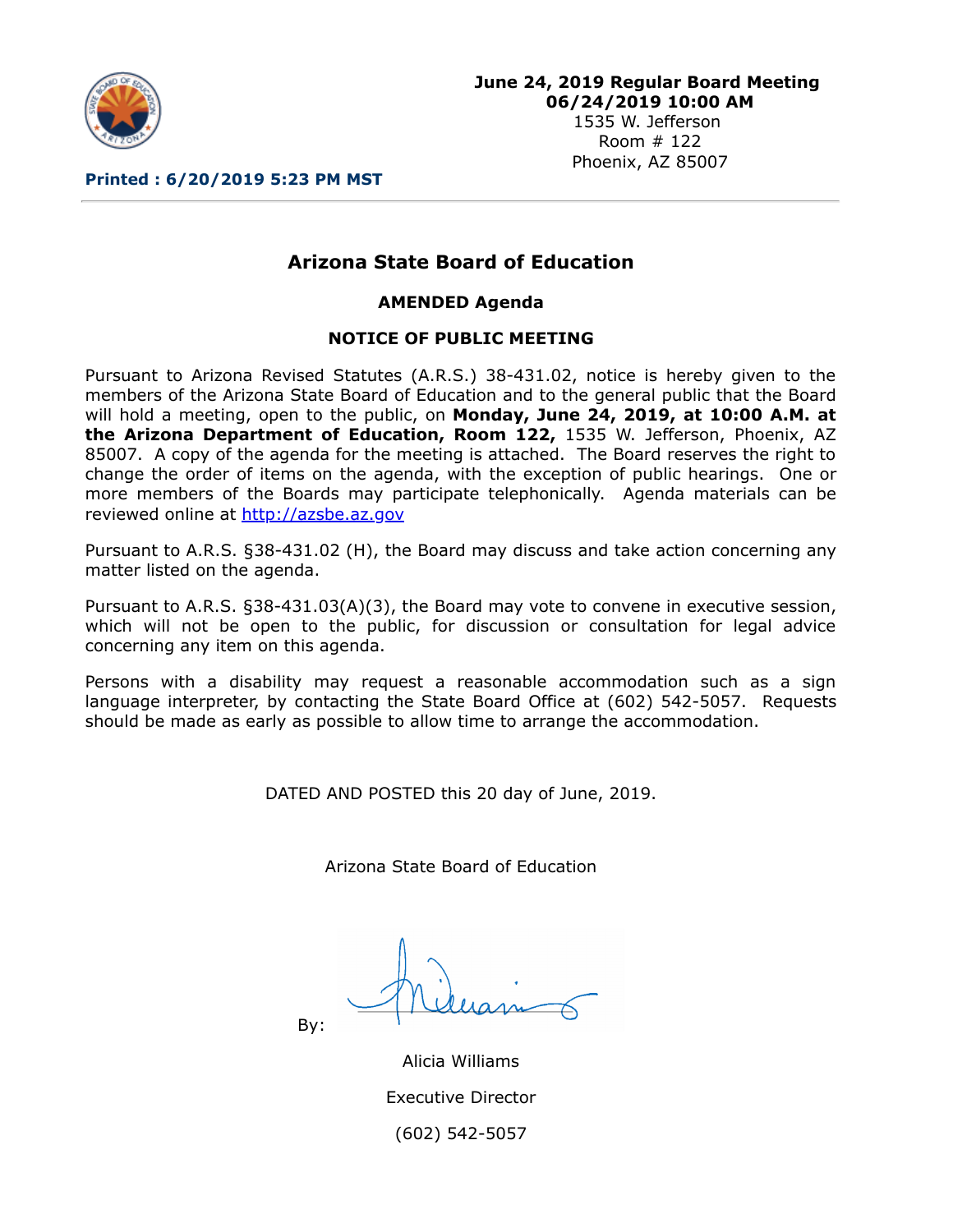10:00 a.m. CALL TO ORDER, PRAYER, PLEDGE OF ALLEGIANCE, NATIONAL ANTHEM AND ROLL CALL

#### **1. BUSINESS REPORTS**

The Board may discuss and take action concerning any matters listed on the agenda for Business Reports.

- A. President's Report
- B. Superintendent's Report
	- 1. Educator Recognition
	- 2. Department Staff Recognition
	- 3. Update on Department activities
- C. Executive Director's Report
	- 1. Update on Board staff activities
	- 2. Update on Board Retreat

#### **2. CALL TO THE PUBLIC**

This is the time for the public to comment on non-agendized and consent agenda items. Members of the Board may not discuss items that are not specifically identified on the agenda. Therefore, pursuant to A.R.S. § 38-431.01(H), action taken as a result of public comment will be limited to directing staff to study the matter, responding to any criticism or scheduling the matter for further consideration and decision at a later date.

#### **3. CONSENT AGENDA**

All items on this Consent Agenda will be considered by a single motion with no discussion, unless an item is removed and discussed as a regular agenda item upon the request of any Board member.

- A. Approval of the Arizona State University Special Education educator preparation program leading to educator certification
- B. Approval of the University of Phoenix Elementary Education educator preparation program leading to educator certification
- C. Approval of the American College of Education Educational Leadership educator preparation program leading to educator certification
- D. Approval of the addition of degrees to the degree matrix to meet the Subject Matter Expert certificate degree requirement and subject knowledge exam waiver
- E. Approval of ACT and SAT Cut Score Recommendations
- F. Approval of the Move on When Reading (MOWR) LEA and charter school literacy plans for release of K-3 Reading Base Support Funds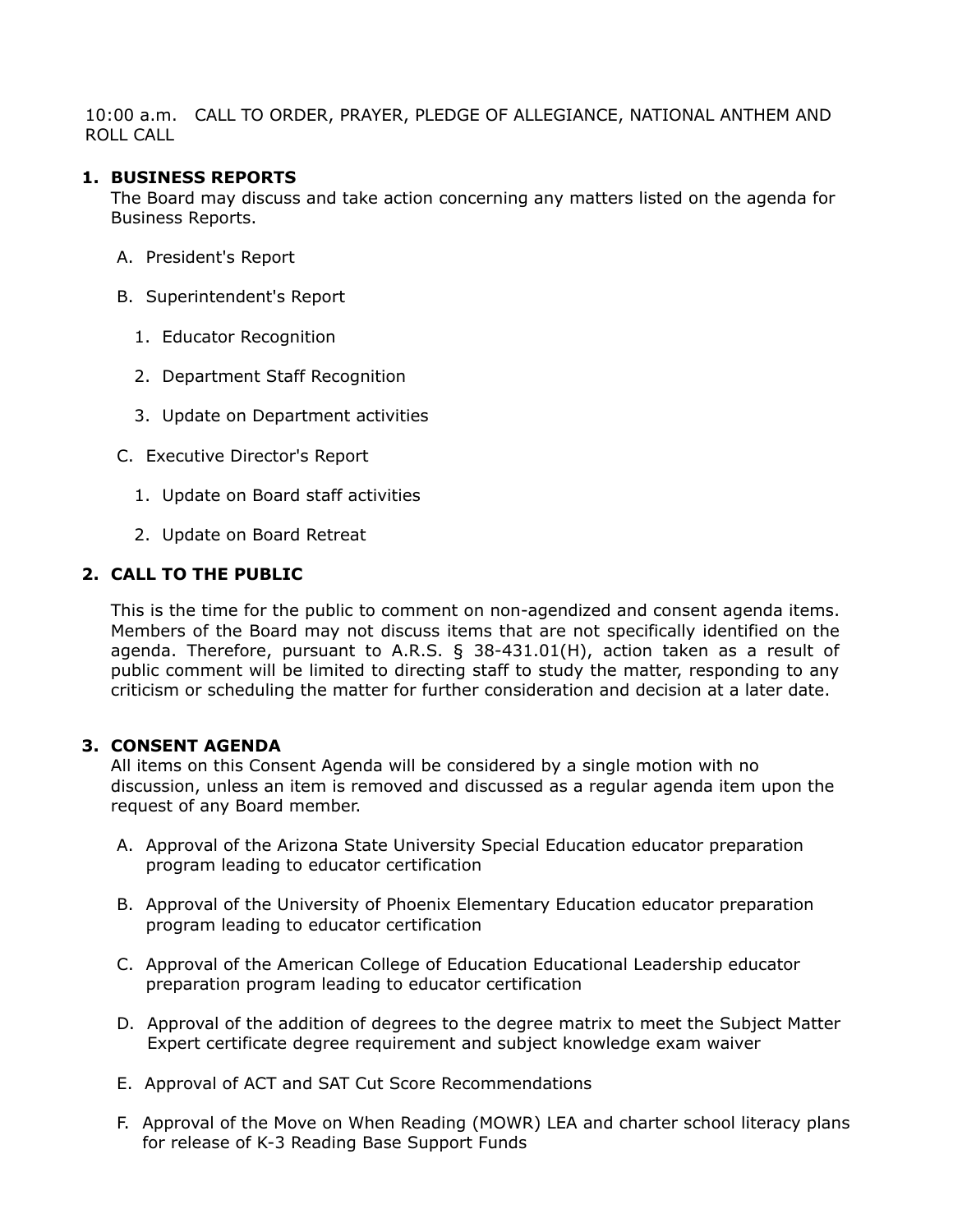- G. Approval of the contract with the Arizona State Board of Education and the United States Department of Agriculture for the Fresh Fruit and Vegetable Program
- H. Approval of the contract with the Association State Public Health Nutritionist's Mini Collaboration Improvement and innovation Network (COIIN): Farm to Early Care Education (ECE) Project
- I. AMENDED Approval of the Funding Summary and School Awards for the FY 2020 School Safety Program - AMENDED
- J. Approval of the Special Education Advisory Panel's proposed new members, renewing members, and those with role changes
- K. Approval of appointment to the Professional Practices Advisory Committee
	- 1. Resume and Application of Appointee Supporting Documents
- L. Approval of the hearing officer's recommendations to deny the appeal for certification for reasons that do not involve immoral or unprofessional conduct for Thomas Romano, Case No. 2019-001

## **4. CALL TO THE PUBLIC**

This is the time for the public to comment on general session items. Members of the Board may not discuss items that are not specifically identified on the agenda. Therefore, pursuant to A.R.S. § 38-431.01(H), action taken as a result of public comment will be limited to directing staff to study the matter, responding to any criticism or scheduling the matter for further consideration and decision at a later date.

### **5. GENERAL SESSION**

- A. Presentation, discussion and possible action to open rulemaking procedures on R7-2- 303 Sex Education
- B. Presentation, discussion and possible action to open rulemaking procedures on Article 10 and Article 11 School District Procurement

#### **6. STUDY SESSION: Presentation and discussion regarding A-F component scoring and an A-F Accountability model for school districts**

### **7. CALL TO THE PUBLIC**

This is the time for the public to comment on items on the certification enforcement actions consent agenda. Members of the Board may not discuss items that are not specifically identified on the agenda. Therefore, pursuant to A.R.S. § 38-431.01(H), action taken as a result of public comment will be limited to directing staff to study the matter, responding to any criticism or scheduling the matter for further consideration and decision at a later date.

# **8. CONSENT AGENDA - CERTIFICATION ENFORCEMENT ACTIONS**

All items on this Consent Agenda will be considered by a single motion with no discussion, unless an item is removed and discussed as a regular agenda item upon the request of any Board member.

- A. Approval of the voluntary surrender of the educator certificates held by:
	- 1. Laurie Brown, Case no. C-2018-199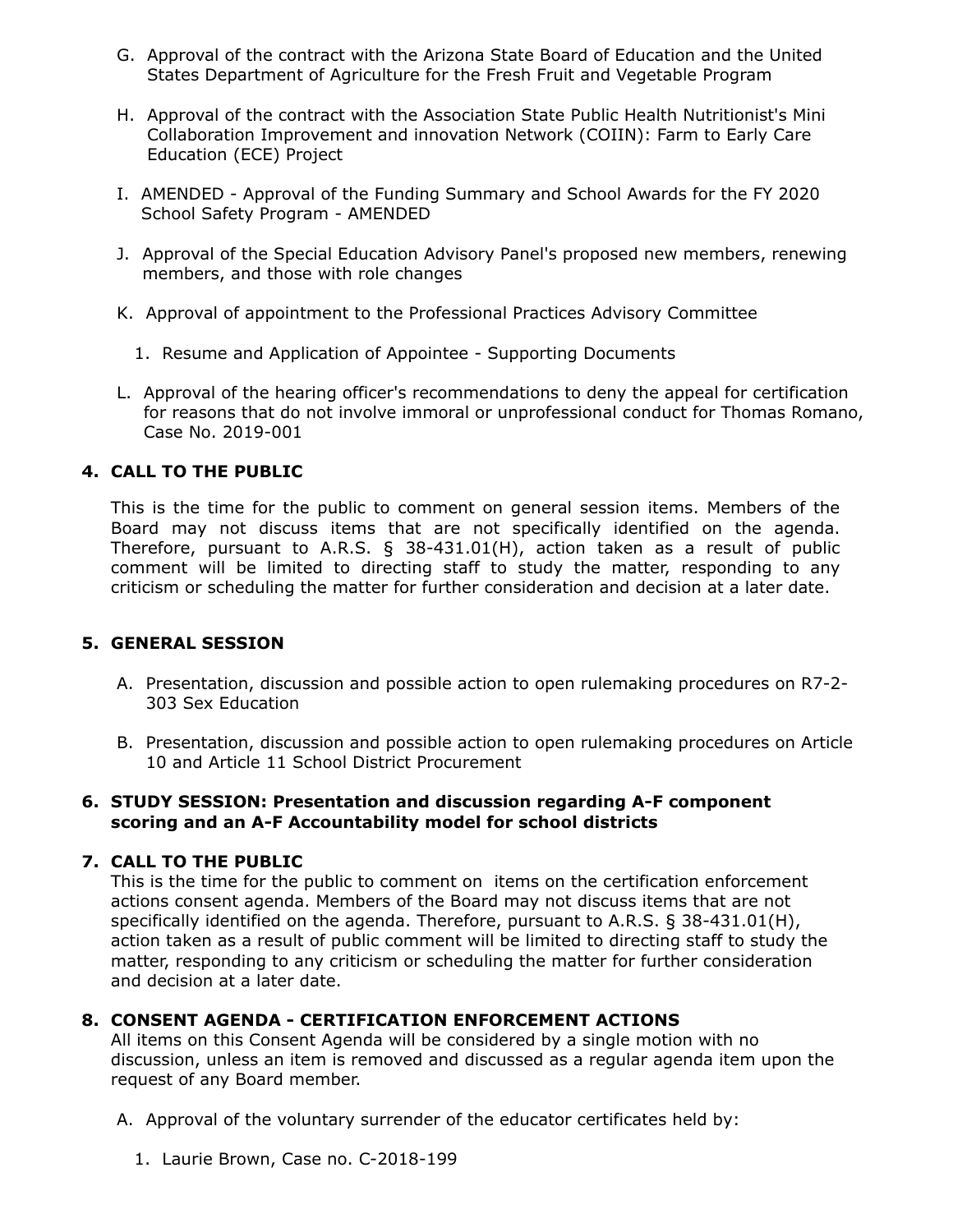- a. Laurie Brown, Case no. C-2018-199 Supporting Documents
- 2. Sarah Eary, Case no. C-2016-594
	- a. Sarah Eary, Case no. C-2016-594 Supporting Documents
- 3. Susan Haskell, Case no. C-2017-535
	- a. Susan Haskell, Case no. C-2017-535 Supporting Documents
- 4. Andrew Hensley, Case no. C-2018-390
	- a. Andrew Hensley, Case no. C-2018-390 Supporting Documents
- B. Approval of the permanent revocation of any and all educator certificates, pursuant to A.A.C. R7-2-1307(A), held by:
	- 1. Larry Canepa, Case no. C-2018-284
		- a. Larry Canepa, Case no. C-2018-284 Supporting Documents
- C. Approval of the permanent revocation of any and all educator certificates, pursuant to A.R.S. § 15-550, held by Ted Komada, Case no. C-2018-032
	- 1. Ted Komada, Case no. C-2018-032
		- a. Ted Komada, Case no. C-2018-032 Supporting Documents

#### **9. CALL TO THE PUBLIC**

This is the time for the public to comment on items on the certification enforcement actions on the general session. Members of the Board may not discuss items that are not specifically identified on the agenda. Therefore, pursuant to A.R.S. § 38-431.01(H), action taken as a result of public comment will be limited to directing staff to study the matter, responding to any criticism or scheduling the matter for further consideration and decision at a later date.

#### **10. GENERAL SESSION - CERTIFICATION ENFORCEMENT ACTIONS**

- A. Presentation, discussion and possible action to approve the Negotiated Settlement Agreements for:
	- 1. Elynn Colaianni, Case no. C-2018-311
		- a. Elynn Colaianni, Case no. C-2018-311 Supporting Documents
	- 2. David Cox, Case no. C-2017-597
		- a. David Cox, Case no. C-2017-597 Supporting Documents
	- 3. Terrence Culver, Case no. C-2017-307
		- a. Terrence Culver, Case no. C-2017-307 Supporting Documents
	- 4. James Hepting, Case no. C-2018-616
		- a. James Hepting, Case no. C-2018-616 Supporting Documents